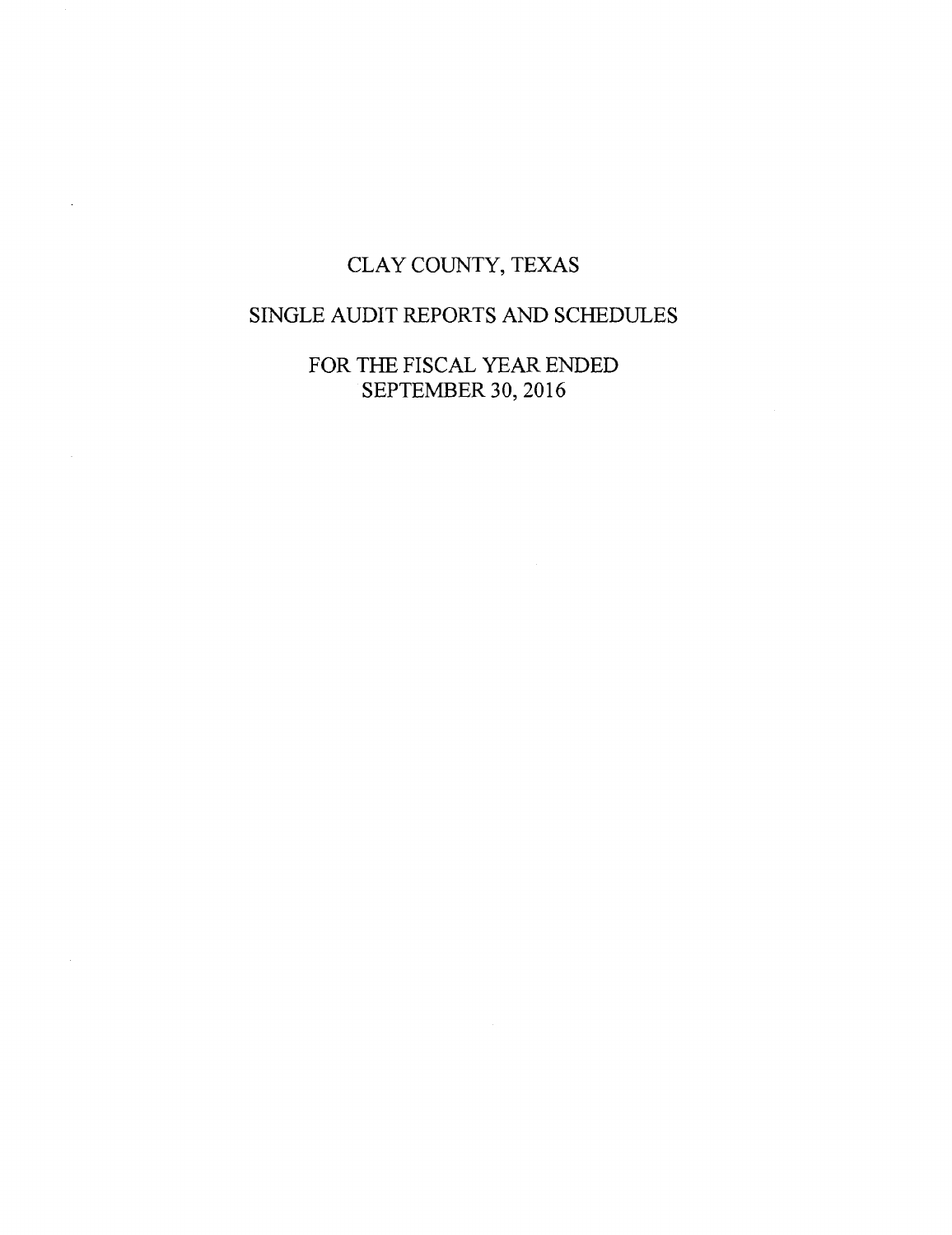### CLAY COUNTY, TEXAS Single Audit Reports and Schedules Year Ended September 30, 2016 Table of Contents

|                                                                                                                                                                                         | <u>rage</u>    |
|-----------------------------------------------------------------------------------------------------------------------------------------------------------------------------------------|----------------|
| Independent Auditors' Report on Internal Control Over Financial Reporting and on Compliance and<br>Other Matters Based on an Audit of Financial Statements Performed in Accordance With |                |
| Government Auditing Standards                                                                                                                                                           |                |
| Independent Auditors' Report on Compliance for Each Major Program and on Internal Control<br>Over Compliance Required by the Uniform Guidance                                           | $\overline{2}$ |
| Schedule of Prior Audit Findings                                                                                                                                                        | 4              |
| Schedule of Findings and Questioned Costs                                                                                                                                               | 5              |
| Corrective Action Plan                                                                                                                                                                  | 6              |
| Schedules of Expenditures of Federal Awards                                                                                                                                             | $\overline{7}$ |
| Notes to Schedule of Expenditures of Federal Awards                                                                                                                                     | 8              |

# Page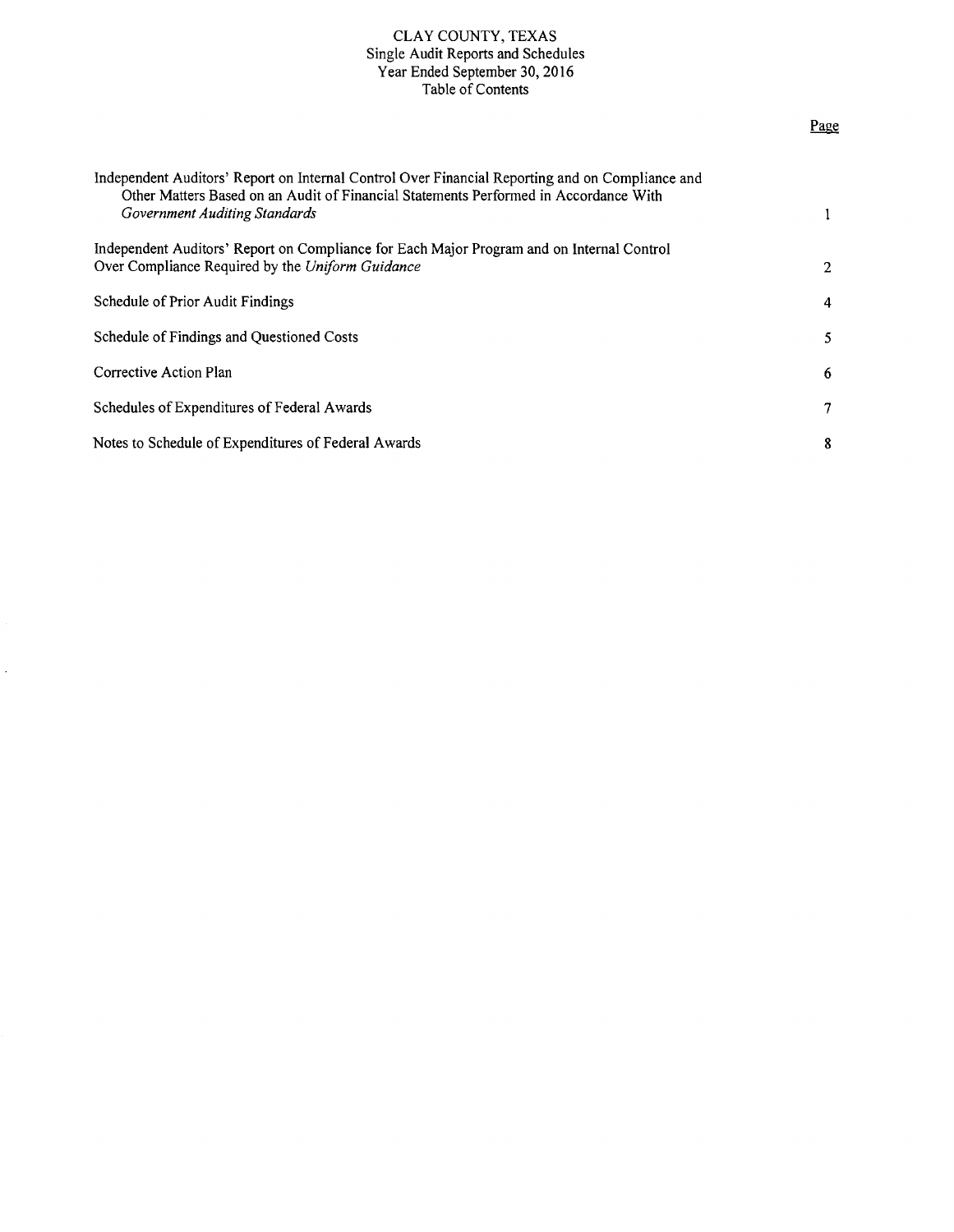#### **RUTLEDGE CRAIN & COMPANY, PC**  CERTIFIED PUBLIC ACCOUNTANTS

2401 Garden Park Court. Suite B Arlington, Texas 76013

#### INDEPENDENT AUDITORS' REPORT ON INTERNAL CONTROL OVER FINANCIAL REPORTING AND ON COMPLIANCE AND OTHER MATTERS BASED ON AN AUDIT OF FINANCIAL STATEMENTS PERFORMED IN ACCORDANCE WITH *GOVERNMENT AUDITING STANDARDS*

The Honorable Judge and County Commissioners Clay County Henrietta, Texas

We have audited, in accordance with the auditing standards generally accepted in the United States of America and the standards applicable to financial audits contained in *Government Auditing Standards* issued by the Comptroller General of the United States, the financial statements of the governmental activities, each major fund, and the aggregate remaining fund information of Clay County, Texas (the "County"), as of and for the year ended September 30, 2016, and the related notes to the financial statements, which collectively comprise the County's basic financial statements, and have issued our report thereon dated June 23, 2017.

#### **Internal Control Over Financial Reporting**

In planning and performing our audit of the financial statements, we considered the County's internal control over financial reporting (internal control) to determine the audit procedures that are appropriate in the circumstances for the purpose of expressing our opinions on the financial statements, but not for the purpose of expressing an opinion on the effectiveness of the County's internal control. Accordingly, we do not express an opinion on the effectiveness of the County's internal control.

A *deficiency in internal control* exists when the design or operation of a control does not allow management or employees, in the normal course of performing their assigned functions, to prevent, or detect and correct, misstatements on a timely basis. A *material weakness* is a deficiency, or a combination of deficiencies, in internal control, such that there is a reasonable possibility that a material misstatement of the entity's financial statements will not be prevented, or detected and corrected on a timely basis. A *significant deficiency* is a deficiency, or a combination of deficiencies, in internal control that is less severe than a material weakness, yet important enough to merit attention by those charged with governance.

Our consideration of internal control was for the limited purpose described in the first paragraph of this section and was not designed to identify all deficiencies in internal control that might be material weaknesses or, significant deficiencies. Given these limitations, during our audit we did not identify any deficiencies in internal control that we consider to be material weaknesses. However, material weaknesses may exist that have not been identified.

#### **Compliance and Other Matters**

As part of obtaining reasonable assurance about whether the County's financial statements are free from material misstatement, we performed tests of its compliance with certain provisions of laws, regulations, contracts, and grant agreements, noncompliance with which could have a direct and material effect on the determination of financial statement amounts. However, providing an opinion on compliance with those provisions was not an objective of our audit, and accordingly, we do not express such an opinion. The results of our tests disclosed no instances of noncompliance or other matters that are required to be reported under *Government Auditing Standards.* 

#### **Purpose of this Report**

The purpose of this report is solely to describe the scope of our testing of internal control and compliance and the results of that testing, and not to provide an opinion on the effectiveness of the entity's internal control or on compliance. This report is an integral part of an audit performed in accordance with *Government Auditing Standards* in considering the entity's internal control and compliance. Accordingly, this communication is not suitable for any other purpose.

Autholge Cian & Company  $f$ 

 $\mathbf{1}$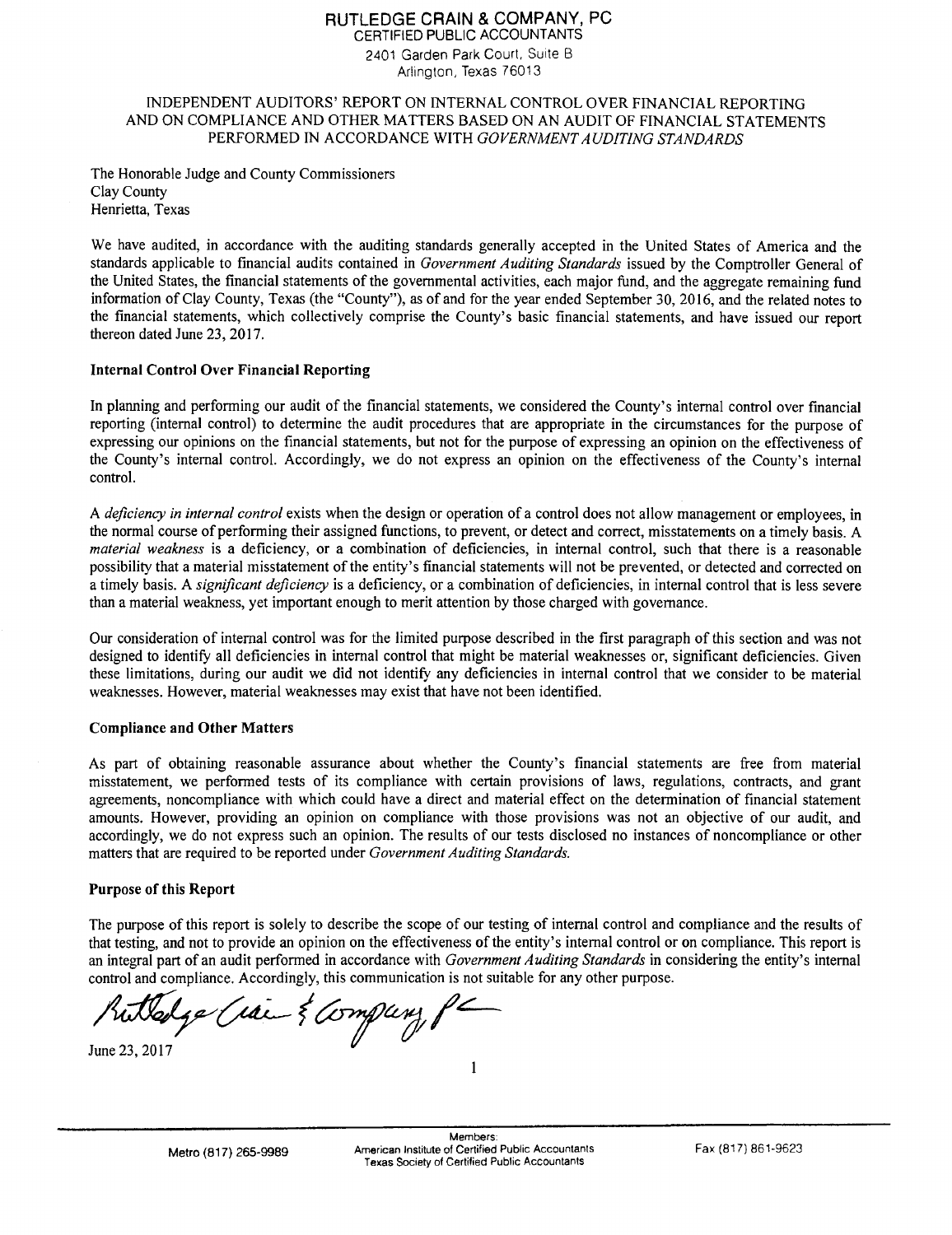# **RUTLEDGE CRAIN & COMPANY, PC**

CERTIFIED PUBLIC ACCOUNTANTS

2401 Garden Park Court. Suite B Arlington, Texas 76013

#### INDEPENDENT AUDITORS' REPORT ON COMPLIANCE FOR EACH MAJOR PROGRAM AND ON INTERNAL CONTROL OVER COMPLIANCE REQUIRED BY THE UNIFORM GUIDANCE

The Honorable Judge and County Commissioners Clay County Henrietta, Texas

#### **Report on Compliance for Each Major Federal Program**

We have audited Clay County, Texas' (the "County") compliance with the types of compliance requirements described in *OMB Compliance Supplement* that could have a direct and material effect on each of the County's major federal programs for the year ended September 30, 2016. The County's major federal programs are identified in the summary of auditors' results section of the accompanying schedule of findings and questioned costs.

#### **Management's Responsibility**

Management is responsible for compliance with federal statutes, regulations, and the terms and conditions of its federal awards applicable to its federal programs.

## **Auditors' Responsibility**

Our responsibility is to express an opinion on compliance for each of the County's major federal programs based on our audit of the types of compliance requirements referred to above. We conducted our audit of compliance in accordance with auditing standards generally accepted in the United States of America; the standards applicable to financial audits contained in Governrnent Auditing Standards, issued by the Comptroller General of the United States; and the audit requirements of Title 2 U.S. *Code of Federal Regulations Part 200, Uniform Administrative Requirements, Cost Principles, and Audit Requirements for Federal Awards* (Uniform Guidance). Those standards and the Uniform Guidance require that we plan and perform the audit to obtain reasonable assurance about whether noncompliance with the types of compliance requirements referred to above that could have a direct and material effect on a major federal program occurred. An audit includes examining, on a test basis, evidence about the County's compliance with those requirements and performing such other procedures as we considered necessary in the circumstances.

We believe that our audit provides a reasonable basis for our opinion on compliance for each major federal program. However, our audit does not provide a legal determination of the County's compliance. However, our audit does not provide a legal determination of the County's compliance.

#### **Opinion on Each Major Federal Program**

In our opinion, the County complied, in all material respects, with the types of compliance requirements referred to above that could have a direct and material effect on each of its major federal programs for the year ended September 30, 2016.

#### **Report on Internal Control Over Compliance**

Management of the County, is responsible for establishing and maintaining effective internal control over compliance with the types of compliance requirements referred to above. In planning and performing our audit of compliance, we considered the County's internal control over compliance with the types of requirements that could have a direct and material effect on each major federal program to determine the auditing procedures that are appropriate in the circumstances for the purpose of expressing an opinion on compliance for each major federal program and to test and report on internal control over compliance in accordance with the Uniform Guidance, but not for the purpose of expressing an opinion on the effectiveness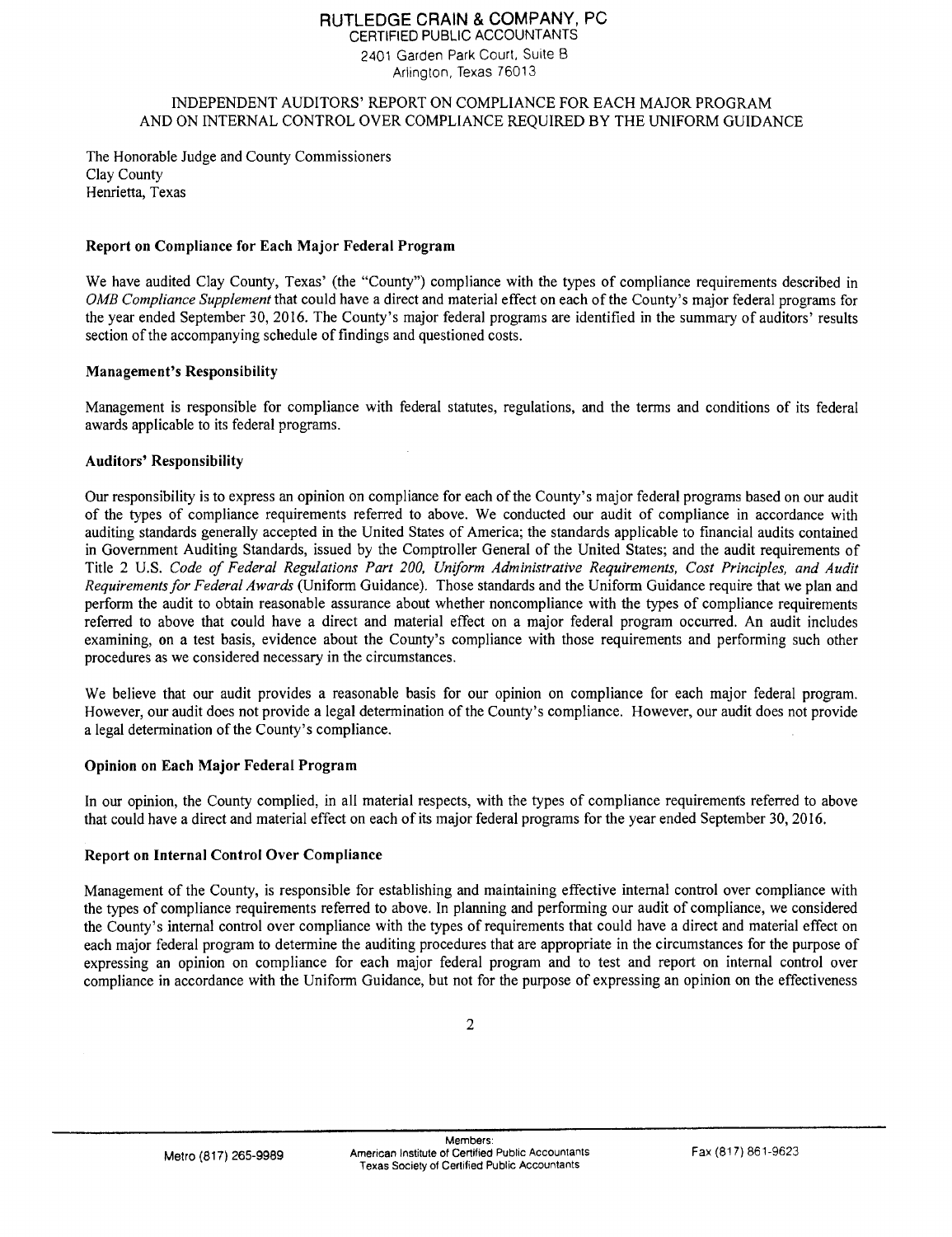of internal control over compliance. Accordingly, we do not express an opinion on the effectiveness of the County's internal control over compliance.

A *deficiency in internal control over compliance* exists when the design or operation of a control over compliance does not allow management or employees, in the normal course of performing their assigned functions, to prevent, or detect and correct, noncompliance with a type of compliance requirement of a federal program on a timely basis. A *material weakness*  in internal control over compliance is a deficiency, or combination of deficiencies, in internal control over compliance, such that there is a reasonable possibility that material noncompliance with a type of compliance requirement of a federal program will not be prevented, or detected and corrected, on a timely basis. A significant deficiency in internal control over compliance is a deficiency, or a combination of deficiencies, in internal control over compliance with a type of compliance requirement of a federal program that is less severe than a material weakness in internal control over compliance, yet important enough to merit attention by those charged with governance.

Our consideration of internal control over compliance was for the limited purpose described in the first paragraph of this section and was not designed to identify all deficiencies in internal control over compliance that might be material weaknesses or significant deficiencies. We did not identify any deficiencies in internal control over compliance that we consider to be material weaknesses However, material weaknesses may exist that have not been identified.

The purpose of this report on internal control over compliance is solely to describe the scope of our testing of internal control over compliance and the results of that testing based on the requirements of the *Uniform Guidance.* Accordingly, this report is not suitable for any other purpose,

#### **Report on Schedule of Expenditures of Federal Awards Required by the Uniform Guidance**

We have audited the financial statements of the governmental activities, each major fund, and the aggregate remaining fund information of the County, as of and for the year ended September 30,2016, and the related notes to the financial statements, which collectively comprise the County's basic financial statements. We issued our report thereon dated June 23, 2017, which contained unmodified opinions on those financial statements. Our audit was conducted for the purpose of forming opinions on the financial statements that collectively comprise the basic fmancial statements. The accompanying schedule of expenditures of federal awards is presented for purposes of additional analysis as required by the *Uniform Guidance* and is not a required part of the basic financial statements. Such information is the responsibility of management and was derived from and relates directly to the underlying accounting and other records used to prepare the basic financial statements. The information has been subjected to the auditing procedures applied in the audit of the fmancial statements and certain additional procedures, including comparing and reconciling such information directly to the underlying accounting and other records used to prepare the basic financial statements or to the basic financial statements themselves, and other additional procedures in accordance with auditing standards generally accepted in the United States of America. In our opinion, the schedule of expenditures of federal awards is fairly stated in all material respects in relation to the basic financial statements as a whole.

Rutledge Crain & Company, pl

June 23, 2017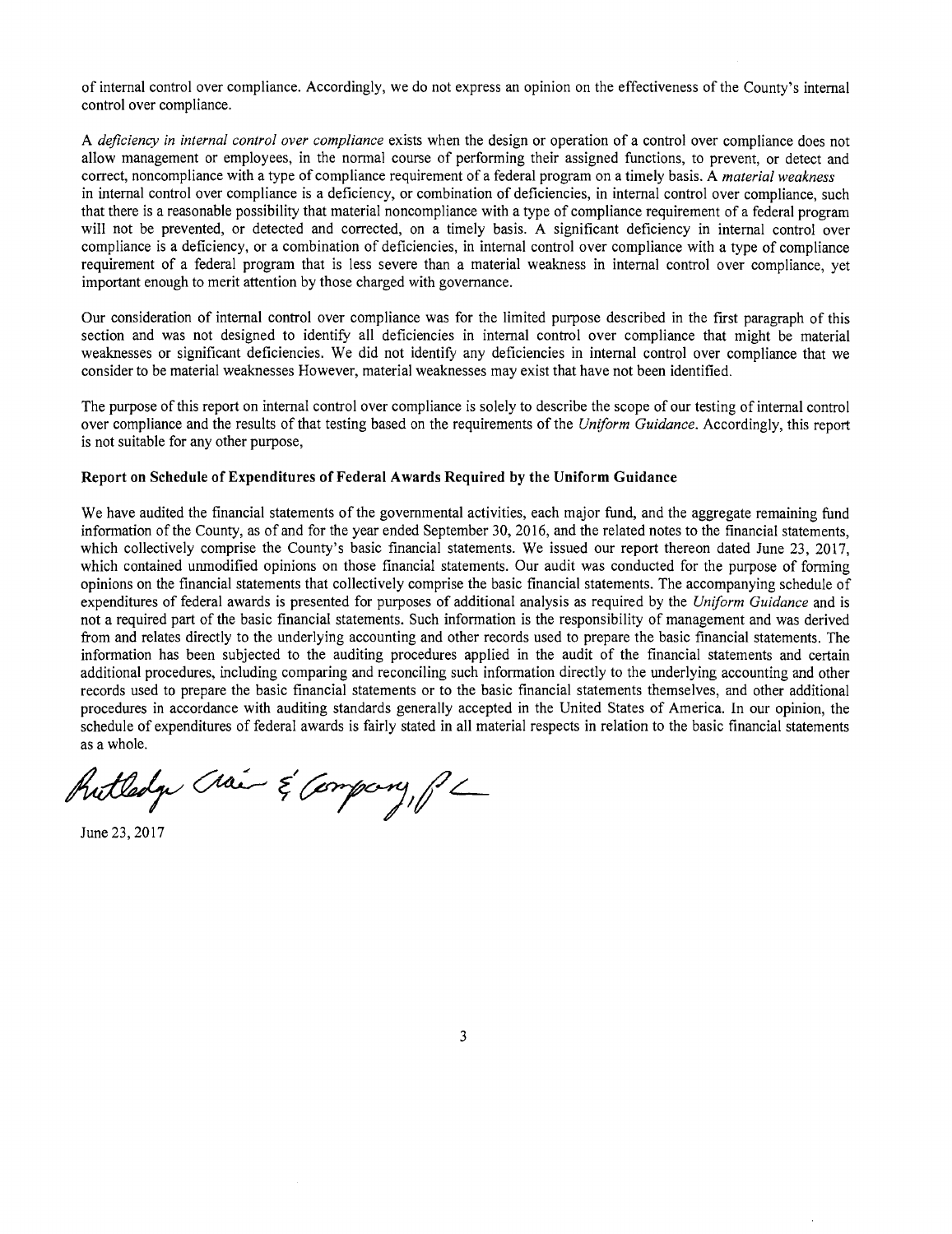#### CLAY COUNTY, TEXAS Schedule of Prior Audit Findings September 30, 2016

 $\sim$ 

Not applicable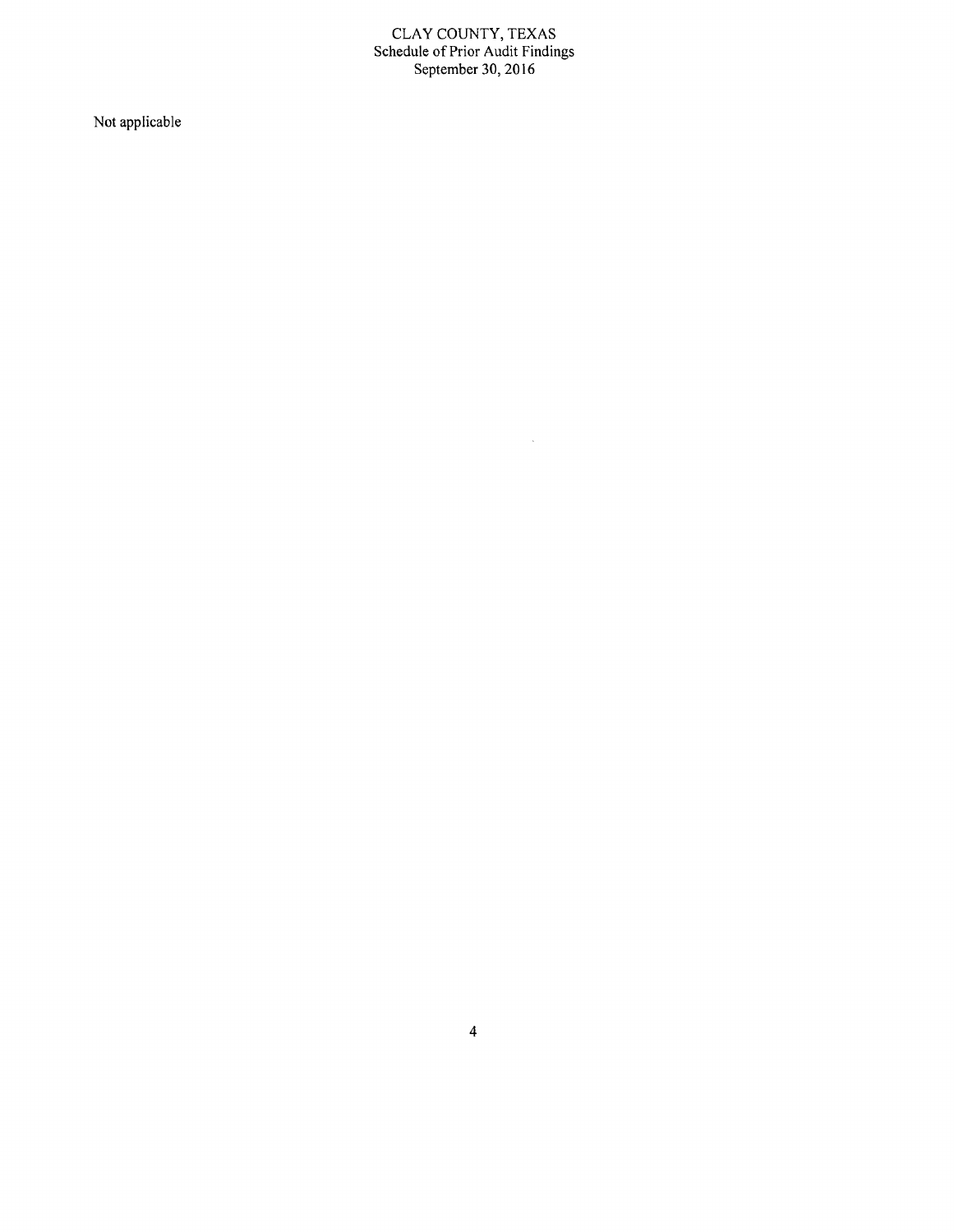#### CLAY COUNTY, Texas Schedule of Findings and Questioned Costs For the Year Ended September 30, 2016

#### I. Summary of Auditors' Results

The auditors' report expresses an unmodified opinion on the financial statements.

No reportable conditions were disclosed during the audit of the financial statements.

No instances of noncompliance material to the financial statements of Colorado County, Texas were disclosed during the audit.

No reportable conditions in the internal control over major federal award programs were disclosed during the audit.

The auditors' report on compliance for the major federal award programs for Colorado County, Texas expresses an unmodified opinion on all major programs.

Audit fmdings are reported in accordance with the General Guidance.

The programs tested as major programs included:

Community Development Block Grant- Texas Capital Fund -, CFDA 14.228

The threshold used to distinguish between Type A and Type B federal programs was \$750,000.

The County was not qualified as a low-risk auditee.

II. Findings Related to the Financial Statements Which are Required to be Reported in Accordance with Generally Accepted Government Auditing Standards.

No findings to be reported.

III. Findings and Questioned Costs for Federal Awards

No fmdings to be reported.

#### Prior Year Financial Statement, Federal Award Findings and Questioned Costs

N/A

Corrective Action Plan

N/A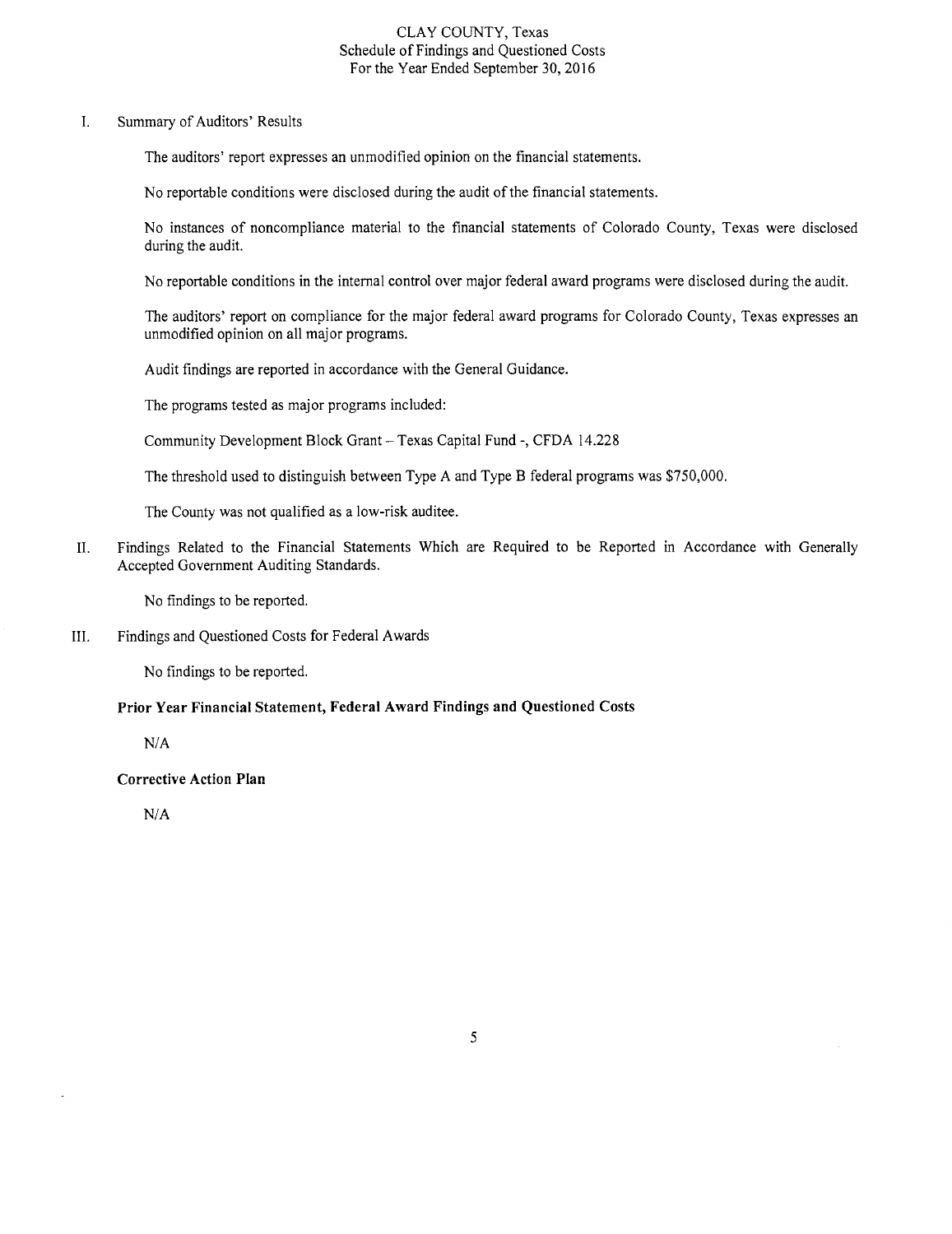CLAY COUNTY, TEXAS Corrective Action Plan September 30, 2016

Not applicable

 $\mathcal{A}^{\mathcal{A}}$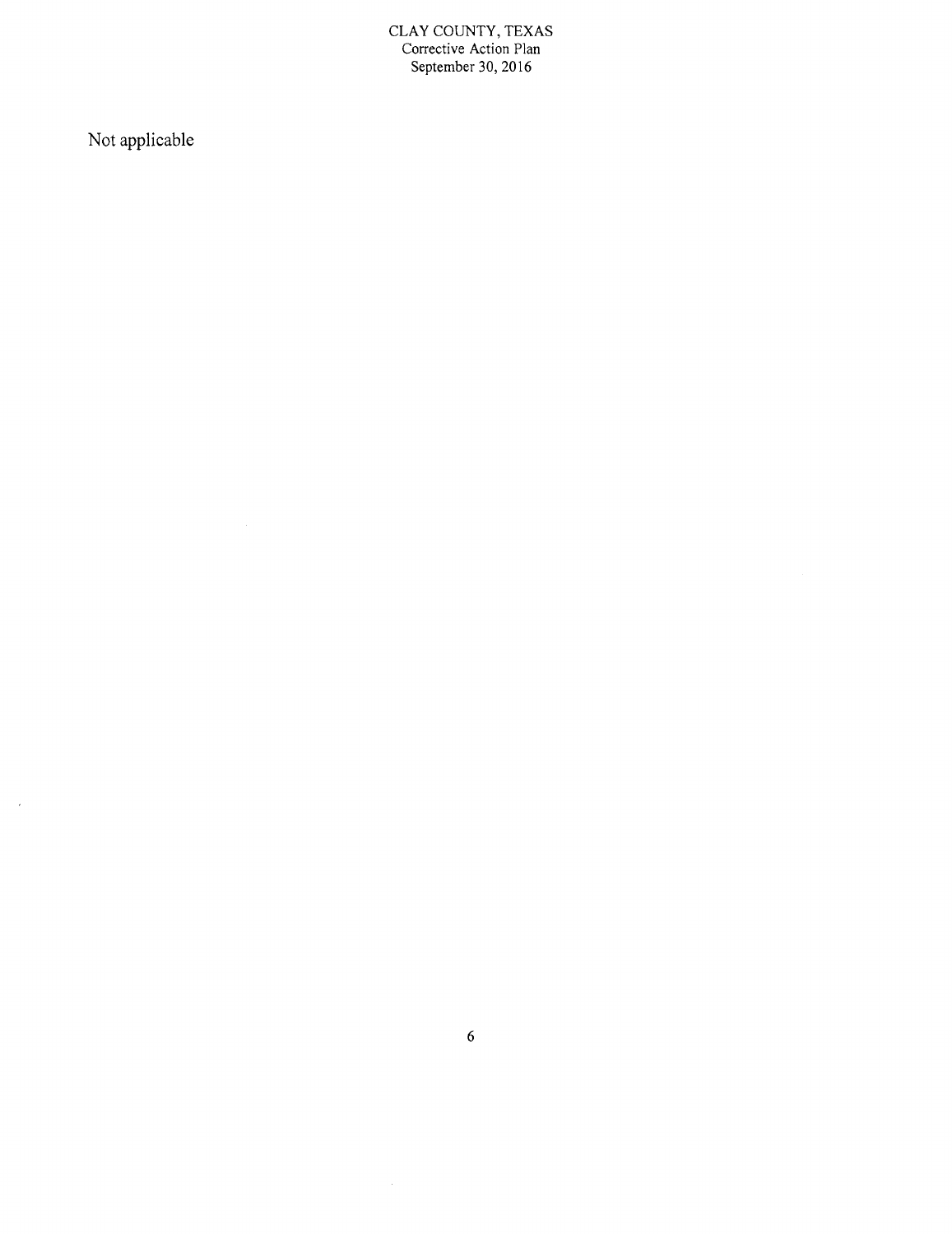#### CLAY COUNTY, TEXAS Schedule ofExpenditures of Federal Awards September 30, 2016

| Federal Grant /Pass Through Grantor/Program Title                       | Federal<br><b>CFDA</b><br>Number | Pass-Through<br>Grantor's<br>Number | Current<br>Period<br><b>Expenditures</b> |
|-------------------------------------------------------------------------|----------------------------------|-------------------------------------|------------------------------------------|
| <b>Indirect Grants</b>                                                  |                                  |                                     |                                          |
| U. S. Dept. of Housing and Urban Development                            |                                  |                                     |                                          |
| Passed Through Texas Department of Agriculture                          |                                  |                                     |                                          |
| Community Development Block Grant - Texas Capital Fund - Triangle Brick | 14.228                           | 7214292                             | \$.<br>710,000                           |
| Community Development Block Grant - DR - Dean Dale WSC                  | 14.228                           | 7214127                             | 255,471<br>#                             |
| Total U.S. Department of Housing and Urban Development                  |                                  |                                     | 965,471                                  |
| U. S. Dept. of Justice                                                  |                                  |                                     |                                          |
| Passed Through Office of the Governor                                   |                                  |                                     |                                          |
| Edward Byrne Memorial Justice Assistance Grant Program                  | 16.738                           | DJ 2856401                          | 25,000                                   |
| Total U.S. Department of Justice                                        |                                  |                                     | 25,000                                   |
| U. S. Department of Homeland Security                                   |                                  |                                     |                                          |
| Passes Through Texas Department of Public Safety                        |                                  |                                     |                                          |
| Disaster Grants - Public Assistance (Presidentially Declared Disaster)  | 97.036                           | DR-4223-TX                          |                                          |
| Emergency Management Performance Grant                                  | 97.042                           | 15TX-EMPG-0978                      | 22,816                                   |
| Emergency Management Performance Grant                                  | 97.042                           | 16TX-EMPG-0978                      | 31,992                                   |
| Total U.S. Department of Homeland Security                              |                                  |                                     | 54,808                                   |
| <b>Total Indirect Federal Grants</b>                                    |                                  |                                     | 1,045,279                                |
| Total Federal Expenditures                                              |                                  |                                     | \$1,045,279                              |

# Major programs